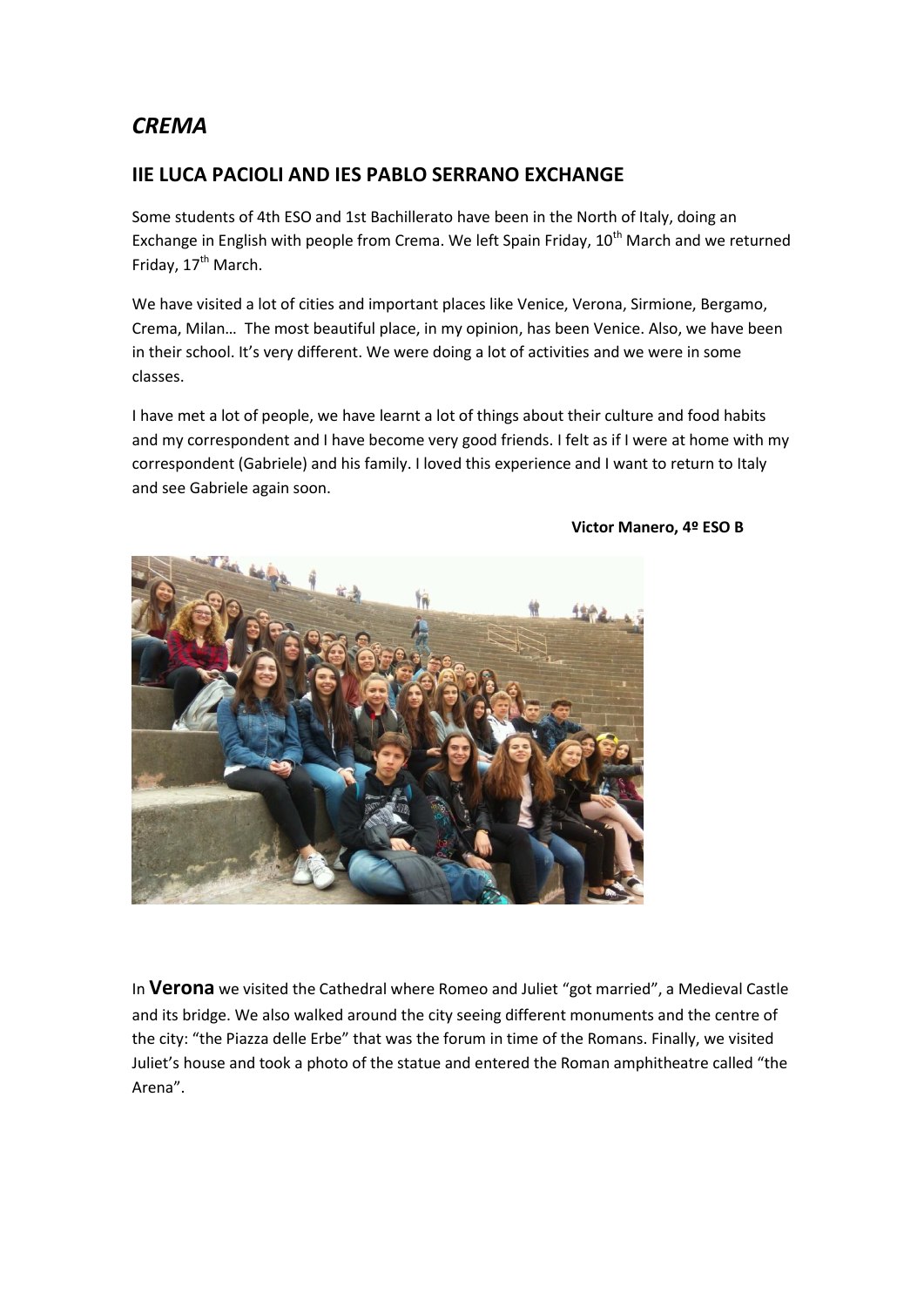

When we visited **Garda Lake**, it was so cloudy that we couldn't see the opposite shore. However it was a beautiful landscape. We saw the lake from Sirmione. We took a lot of beautiful pictures and we saw the old city centre and the castle " Rocca Saligera".



 **Eva García Tricas 1º Bto A**

**Crema** is a beautiful city and not very big. The centre of the city is really beautiful because there are many churches and old buildings. Many buildings are decorated with the Venetian Lion with wings because it was the symbol of the Venetian Kingdom and Crema was part of it. The streets are very beautiful and they have the typical Italian style. We visited the Duomo's Square, The Town Hall, the Lycee, …

## **María Alarcón Pina 1ºBto C**



**A WEEKEND WITH MY HOST FAMILY**

On Saturday morning, my correspondent, her cousin and I went to Milan. We saw "Il Duomo". It's very big and impressive. We also visited Vittorio Emanuele's Gallery, Sforzesco castle and